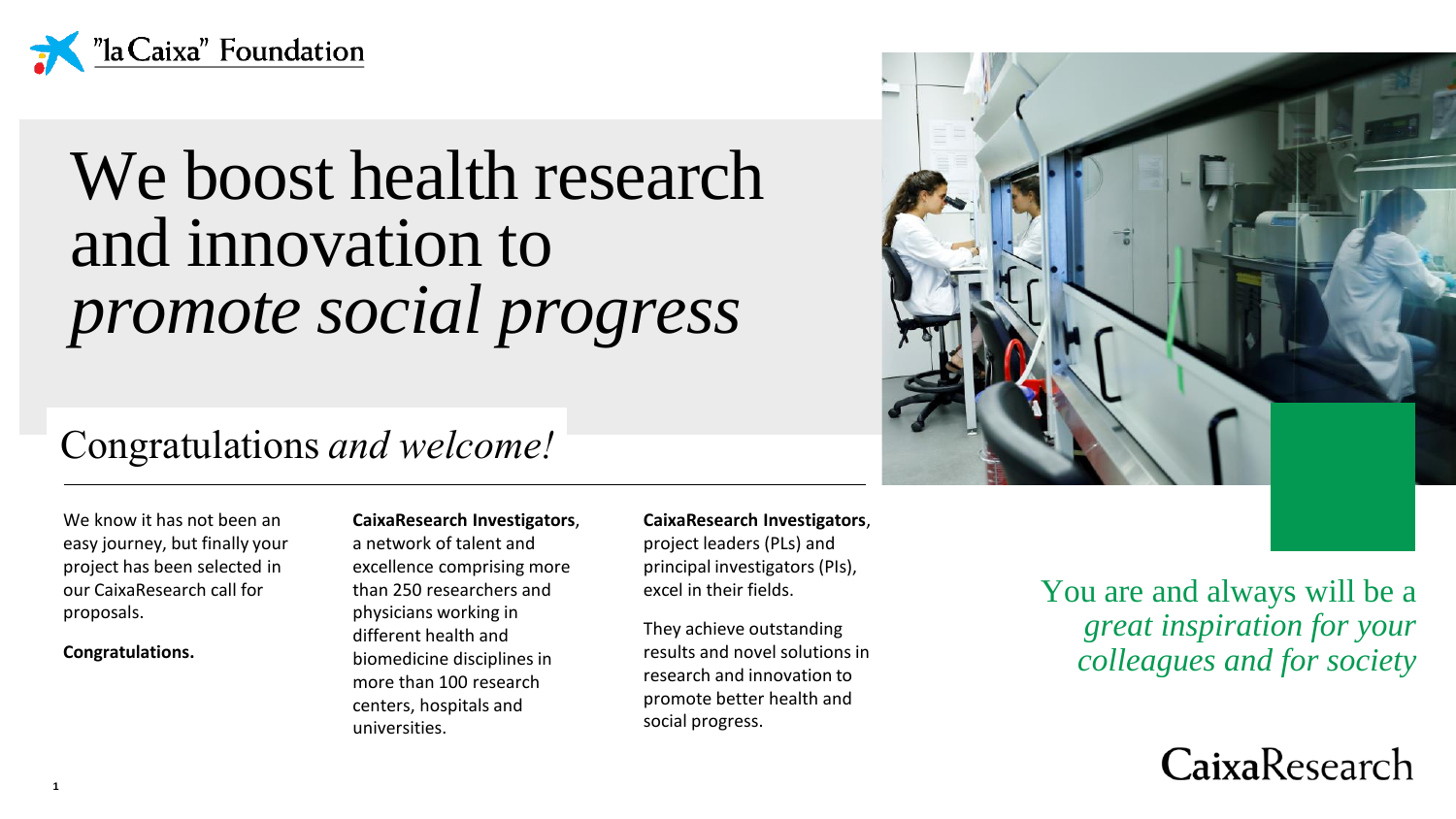

### CaixaResearch *Programme Office*

This is where you will find the **Programme Officers**, key members of the **CaixaReseach Programme**.

You can contact them at any time.

Programme Officers will help you with any doubts, let you share your thoughts and concerns and give you information about the results of your project.

**Corporate Director of** 

 $\lambda$ ngel Font Vidal

**Research and Innovation Department Director**

*Ignasi López Verdeguer*

**Programme Officers Research and Innovation Department**

*Carla Carbonell Irene Puga Jordi Vallès*

*Sonia Vidal*





*1*

- *CaixaResearch Programme Office*
- *Communication and visibility of the CaixaResearch Award 2*
- *Obligations and principles of good practices 3*
- *Grant agreement and follow-up process 4*
- *What we offer 5*
- *Communication of results, information channels and social media 6*



## CaixaResearch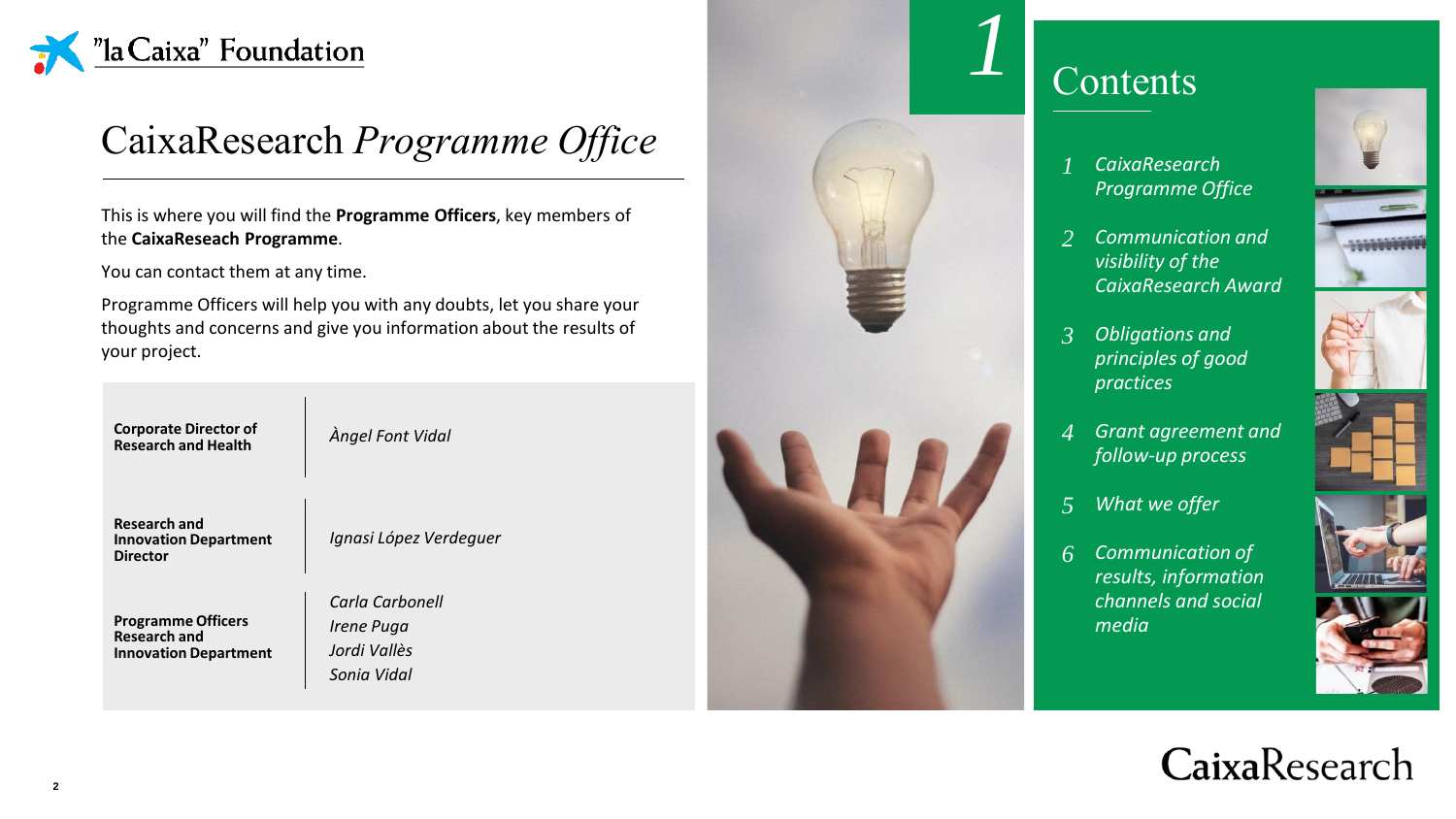

### Communication and visibility of the *CaixaResearch award*

#### **COMMUNICATION OF THE AWARD**

Once you are selected in a call you and your project will become CaixaResearch awardees.

You will join the network of **CaixaResearch Investigators**, researchers and physicians of recognised national and international prestige, leaders in their fields.

**We will prepare a press release with information about the awarded projects and CaixaResearch Investigators**, and will inform you and your institution of the date the press and media communication will be made. **Please do not make any communication about your award before that date.**

In order to prepare communication of the CaixaResearch awardees to the general public and media, we need you to **send the following to your programme officer**:

Portrait **photographs of PIs and PLs**, and **document of image rights authorization signed**

**Contact details** of PIs, PLs and **your institution's Communication Officer**



Revision of a **lay summary** about your project

#### **VISIBILITY OF CAIXARESEARCH - "LA CAIXA" FOUNDATION AWARD**

As your project has been awarded a grant by "la Caixa" Foundation, you will have to include the **"la Caixa" Foundation and CaixaResearch names and logos** (where possible) in **all materials and communication activities** arising from your CaixaResearch award (i.e. brochures, PDFs, videos and other graphic material, oral and written communications, webpage of your project/institution, press releases, publications, equipment, etc.).

*Please see Annex 1. CaixaResearch Brand Book and communication materials.*

Any **scientific papers and articles published**  as a result of the CaixaResearch award must contain the following text, together with *your project code (LCF/PR/HRxx/5xxxxxxx)*:

*"The project that gave rise to these results has received funding from "la Caixa" Foundation under the grant agreement < your project code>".*

This **text must be applied to any infrastructure, equipment or scientific or intellectual property generated** by the research and innovation funded by CaixaResearch.

*2*

**A SHARTAIN COMMUNISTIC** 

You must also previously inform your Programme Officer about such papers, activities and materials, for information purposes and adequate institutional representation, where necessary. In the case of name and logo applications, please send the communication materials to your Programme Officer and to [fundaciolacaixa@normativa.eu](mailto:fundaciolacaixa@normativa.eu) for prior approval.

**Please send this information to your institution's Communication Officer.**

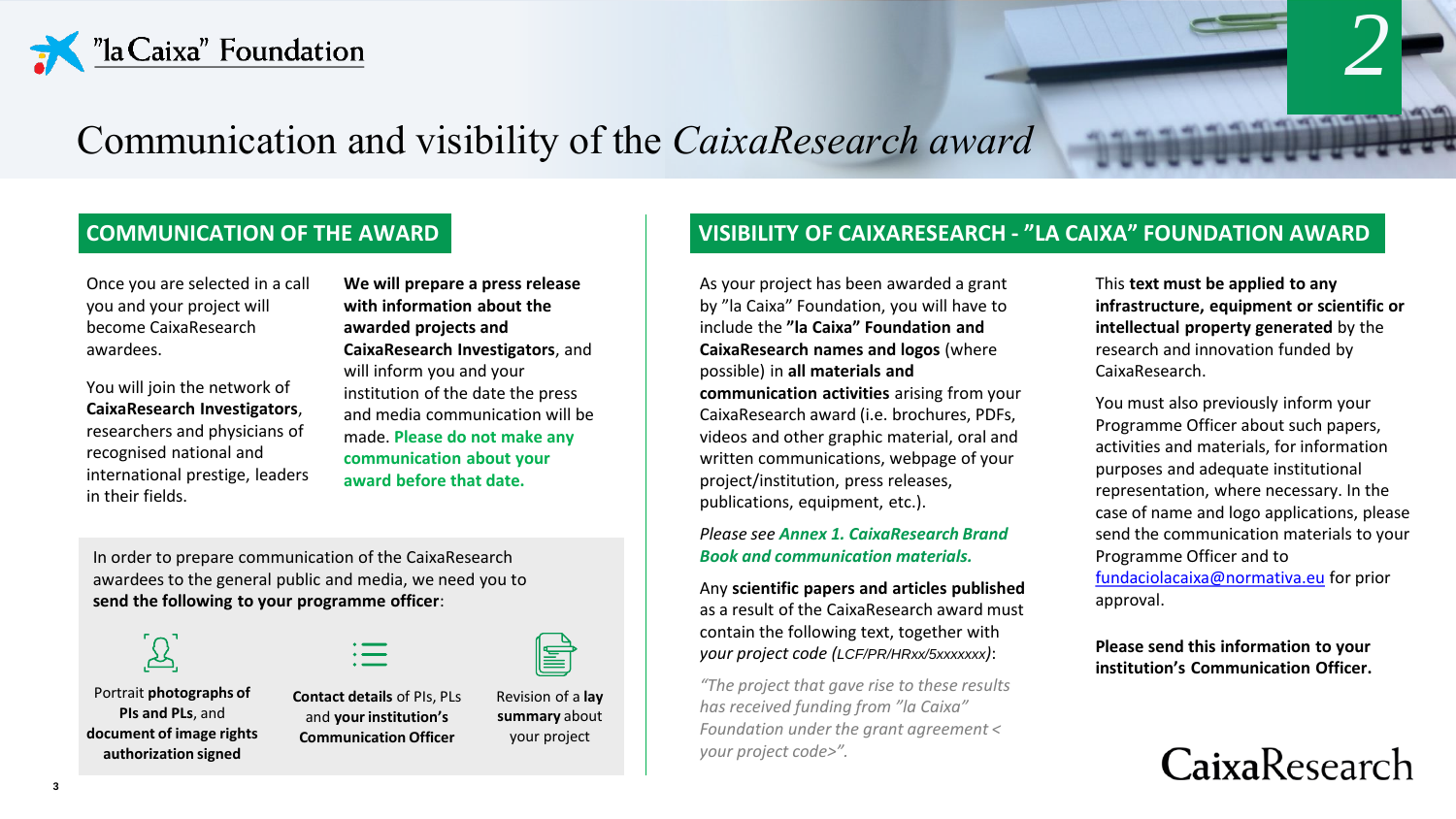

### Obligations and *good practices principles*

#### **THE HOST ORGANIZATION (HO) MUST:**

| ۰,<br>۹<br>٠<br>٠ |
|-------------------|

**Provide all the documentation** from the Host and Partner Organizations, complete and sign the Grant Agreement (legal representative of the HO and PL).

Provide a **current account at any CaixaBank or BPI** branch office where the payments will be deposited.



**Manage and administer the budget of the project**, being responsible for the distribution to the other Organizations, where applicable.

In consortium projects, we recommend signing agreement among the partners, following your template.

**As a CaixaResearch Investigator, please take the following issues into account:**

 $\overline{\bullet \bullet \bullet}$  $\frac{1}{\sqrt{2}}$ 

We encourage you to participate in the post-award activities described in *section 4*. These activities may include your participation in the **events and surveys** promoted by the CaixaResearch Programme Office.



As a CaixaResearch Investigator, you must take into account the **"la Caixa" Foundation Research Integrity policy**.

Please, visit our policies page at: [https://fundacionlacaixa.org/en/caixaresearch](https://fundacionlacaixa.org/en/caixaresearch-principles-responsibility) -principles-responsibility

We also recommend: <https://rri-tools.eu/>



An **external Ethics Committee** 

from the University of Oviedo will contact the PL to monitor the ethical aspects of your project.

Please complete the Ethical checklist of the awarded project and provide the required documentation.



Complete the required information in the online system, including follow-up information and Output Management Plan.

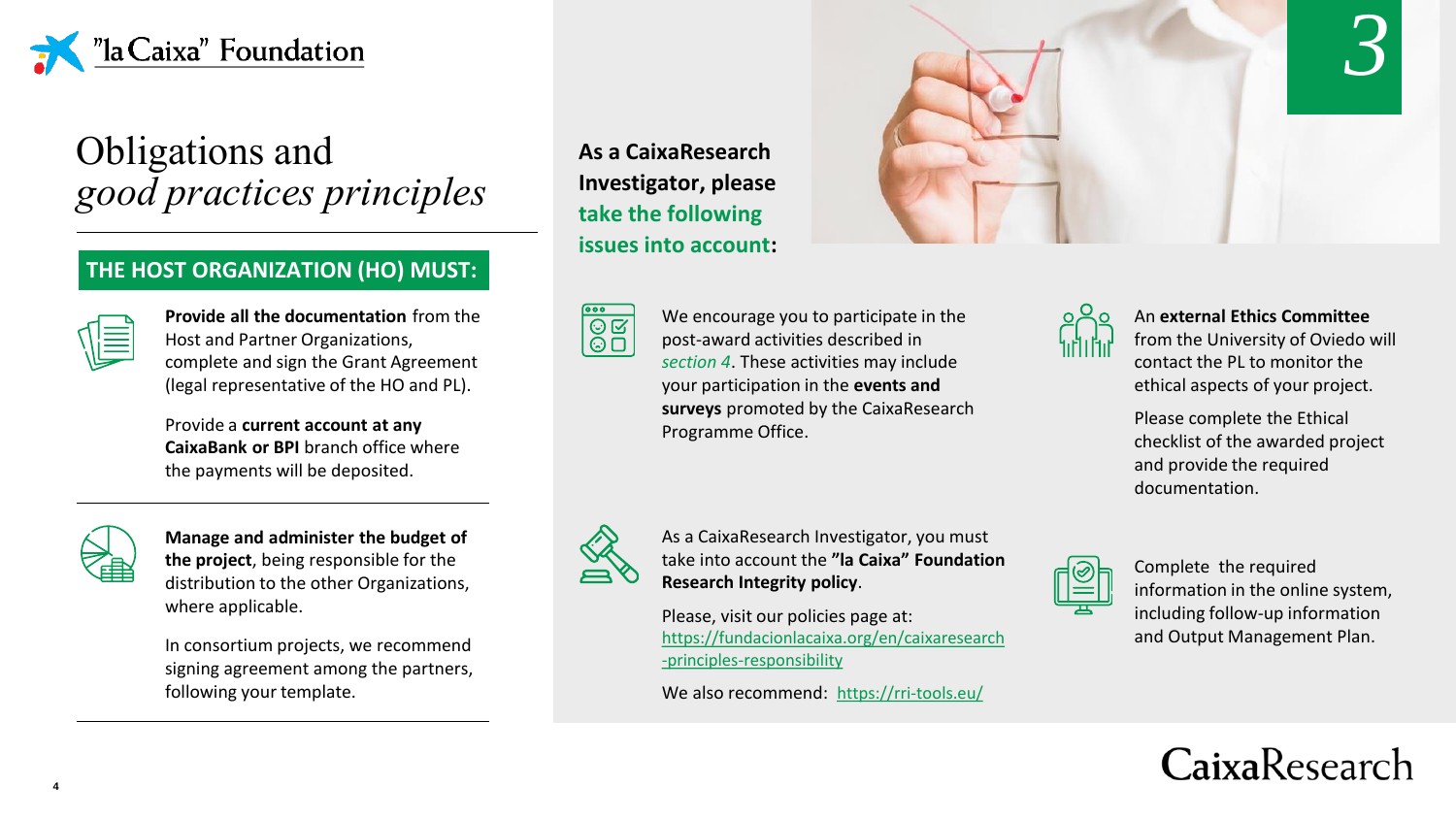



### Grant agreement *and follow-up process*

#### **The Grant Agreement process will be performed through the online system:**

Initially, the Organization Manager (OM) of the Host Organization (HO) has to **accept the grant in the online system**  <https://grants.lacaixafoundation.org/> **and** 

**must provide documentation** from all the organizations of the project.

A template of the agreement can be accessed and completed using the track changes. Once revised by both parts, it can be **signed and uploaded in the system**.

The **Grant Agreement must only be signed only by the HO**: **legal representative and PL**. If possible, it should be signed digitally.

冨士

Projects should start between September and December 2021. The **initial payment of 40% of the budget** can be completed after the Grant Agreement is signed.





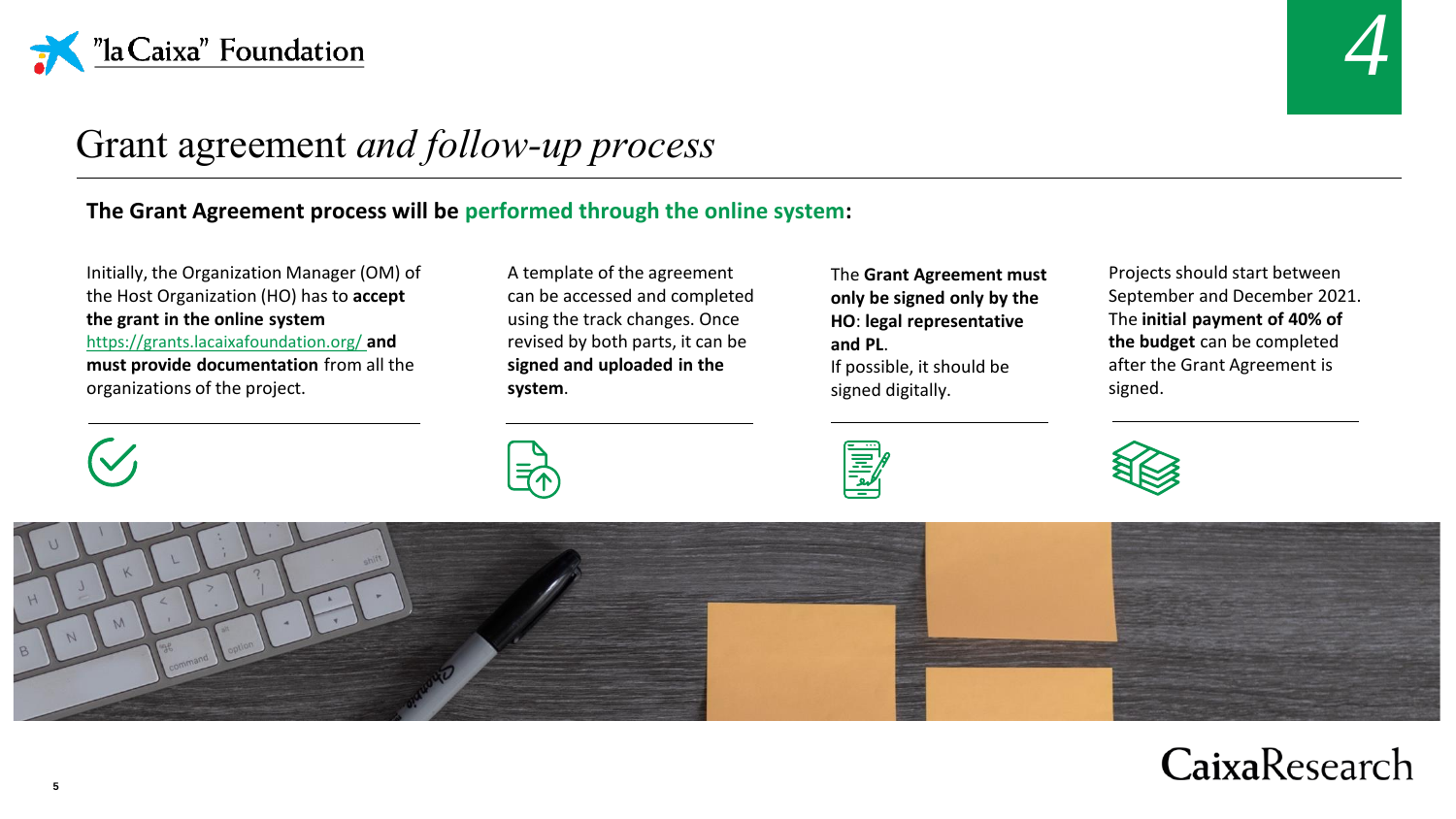



### Grant agreement *and follow-up process*

**The project follow-up process includes several important steps:**

**Kick-off meeting (within the first 3 months of the project):**  initial meeting with the CaixaResearch Project Officer to discuss the project and any doubts about the follow-up process. **1**

**External Ethics Committee:**  the University of Oviedo will contact the PL in the first months of the project to monitor any ethical issues of the proposal and possible follow-up. Please provide any required information by email. **2**

**Output Management Plan (OMP):**  should be completed in the online system within the first 6 months of the project. **3**

#### **Post-award management:**

there are several important reports in the online system to be completed throughout the project.

**Change request form**: please complete to describe any important change in the project. The CaixaResearch Project Officer will validate its acceptance.

**5**

**4**

**Status report and meeting (at 18 months)**: a short report to describe the scientific and economic status of the project after 18 months of executions must be completed 7 days before the meeting with the CaixaResearch Project Officer. Brief minutes of the meeting should also be signed and uploaded in the online system before requesting the second payment of up to 40% of the total budget.

#### **Final report and meeting (at the end of the project)**:

once the project is completed, a final report containing a scientific and economic summary of the project must be completed 7 days before the meeting with the CaixaResearch Project Officer. If applicable, an audit should also be provided at this point. Once brief minutes of the meeting have been signed and uploaded in the system, the final payment of the project can be requested.

#### **Outputs and results data**: this

information can be completed at any time of the project, however it must be updated yearly by the 31st of December.

- · Scientific and translational outputs.
- · Methods and data outputs.

Finally, throughout the project and beyond, surveys, networking events and workshops will be organized by the CaixaResearch Programme Office.

**We encourage you and your team to participate and enrich the CaixaResearch ecosystem.**

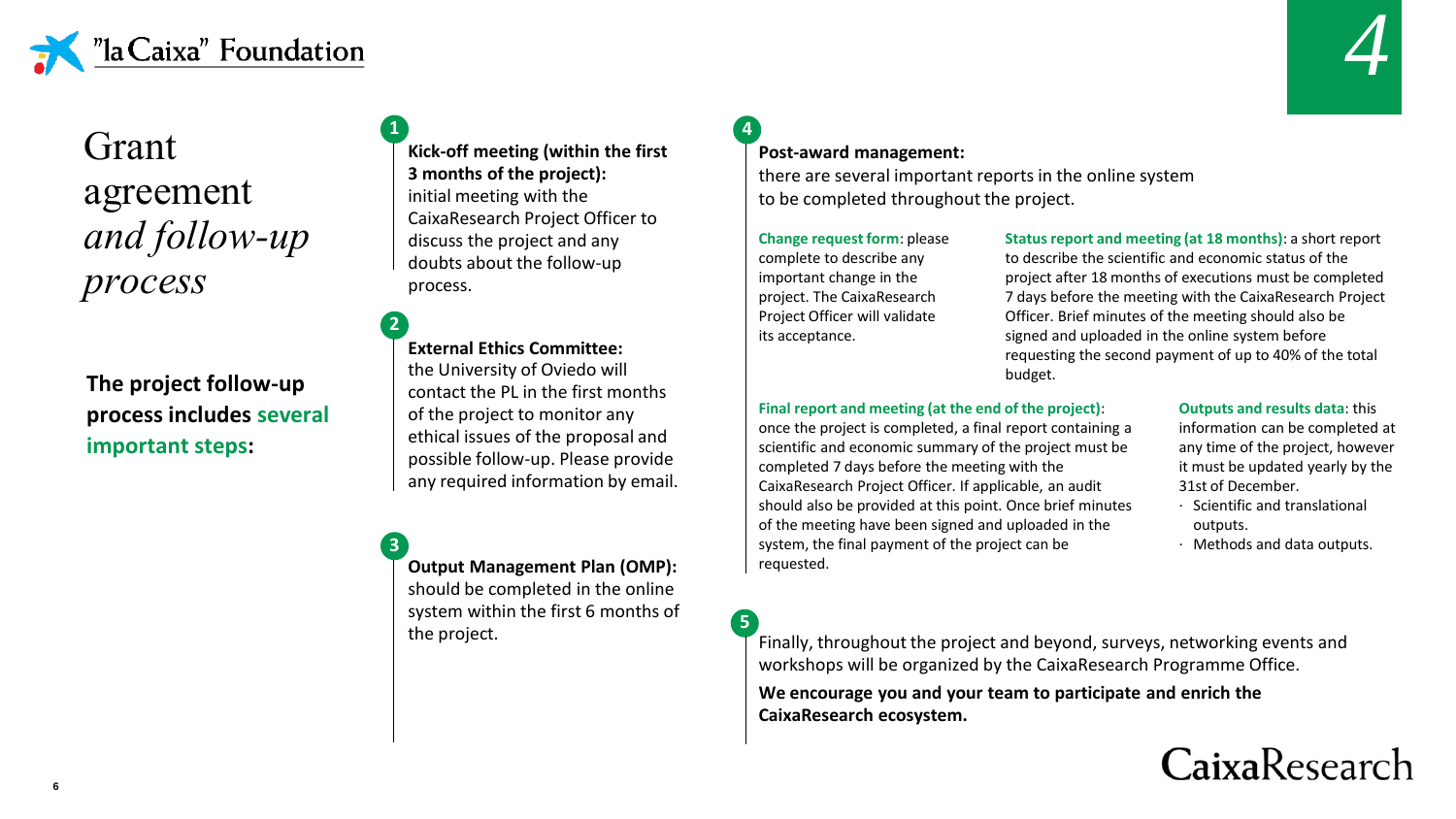



### Timeline of the *CaixaResearch award management*



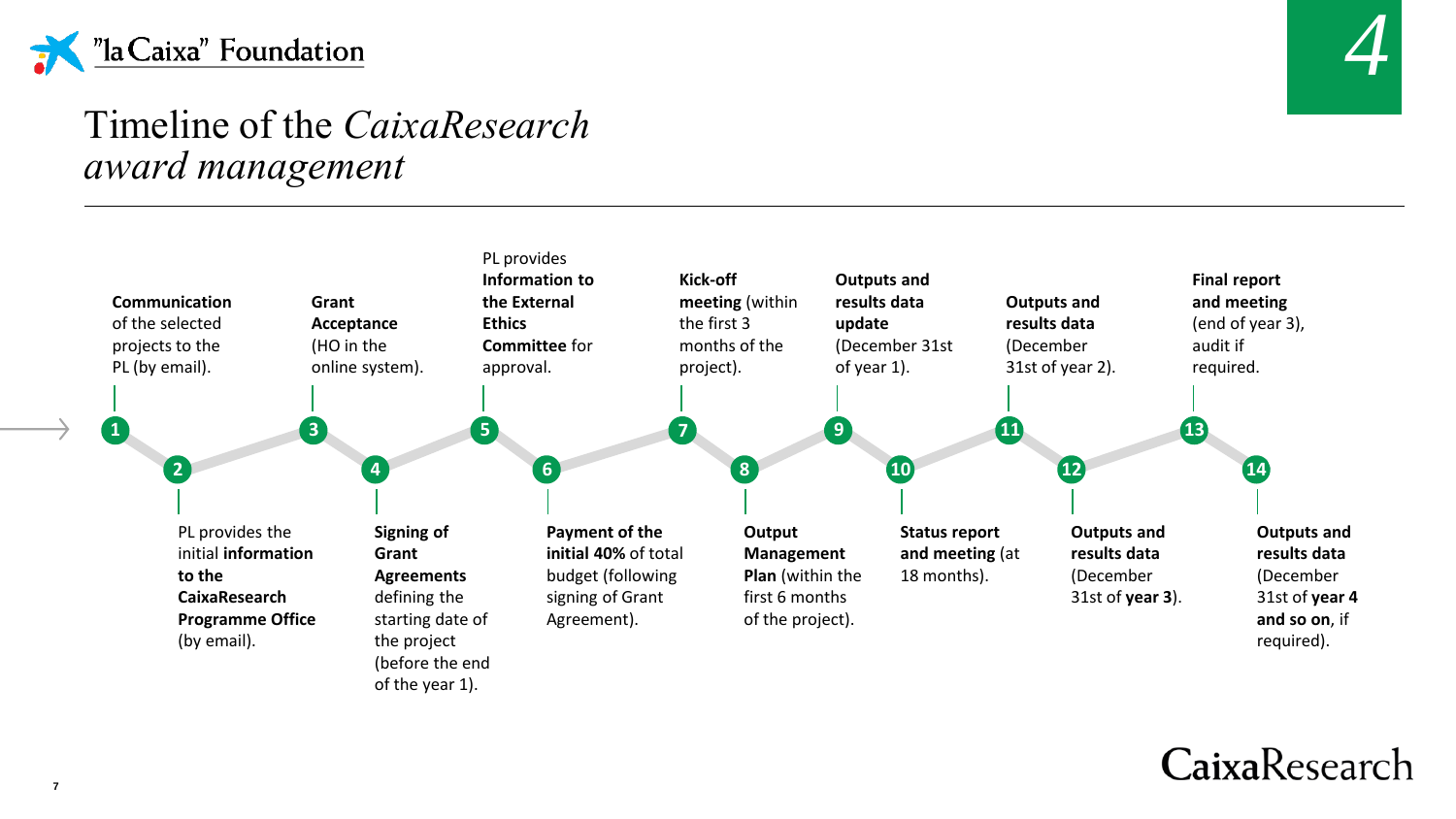

What we *offer*

**In addition to the financial support, "la Caixa" Foundation offers CaixaResearch awardees a variety of resources during the execution of the grant.** 





#### **Innovation Experts**

For those projects with translational focus, CaixaResearch Investigators may have access to ad-hoc training and mentoring in order to **assist the grantees with specific queries** that may emerge in the innovation field.



#### **Experts on output management**

will support you to prepare your initial output management plan and suggest improvements. Short workshops will be available for both CaixaResearch Investigators and Organizations.



#### **Participation in debates and seminars**

CaixaResearch Investigators may be invited to participate in national and international **debates, seminars and other dissemination activities**  organized by CaixaResearch - "la Caixa" Foundation.



#### **Events and activities**

During execution of the grant, CaixaResearch Investigators and project team members will be invited to participate in different networking activities. The main objectives of these activities are to **encourage networking and the feeling of relevance among awardees** and to collect and disseminate the most notable project results.

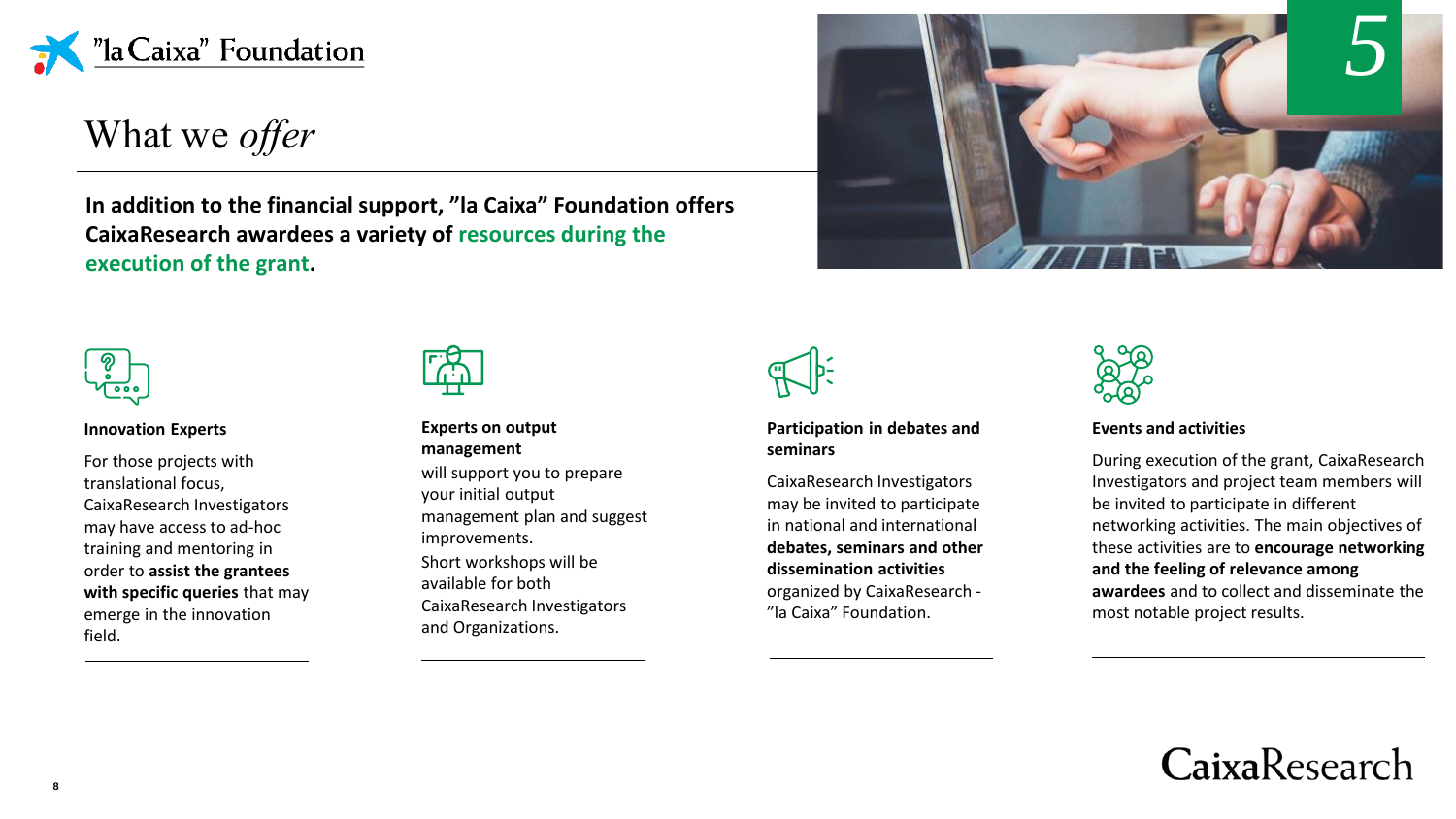

### Communication of results, *channels and social media*



The results of your research and innovation project are **important in your field** and are also relevant **for society as a whole**.

When you have r**esults that are about to be published, please inform your Programme Officer in advance.**

We will do our best to ensure **the results are made known and disseminated in the media and social networks**.

Keep up-to-date with the latest news from the **CaixaResearch** Programme and Calls and **CaixaResearch Investigators** via social media.

The CaixaResearch community is active on these sites and we recommend you follow them:

**Twitter:** <https://twitter.com/CaixaResearch> Connect with us: @CaixaResearch and #CaixaResearchFundlaCaixa

**Blog:** <https://blog.caixaresearch.org/>

 $\mathcal{L}$ 

**Newsletter:** You will receive our monthly newsletter. Are your project members or colleagues interested?

They can **sign-in and find the latest newsletters** here: https://fundacionlacaixa.org/en/caixaresearch-results

**We are waiting to hear your news and project results** to become one of the main characters of our blog, newsletters and twitter.

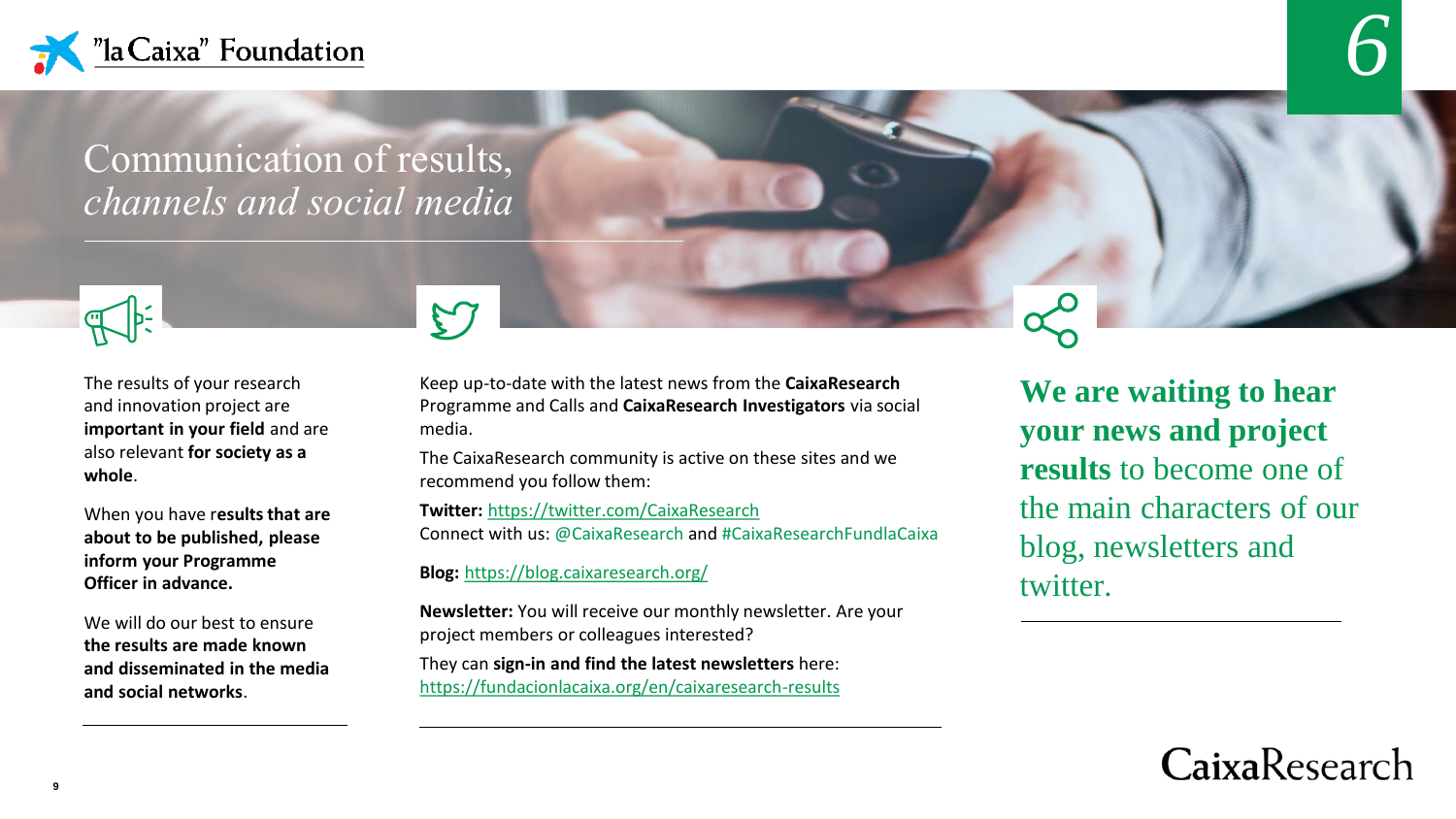

## *Annex 1. CaixaResearch Brand Book and communication materials*

### **Please send this information to your institution's Communication Officer.**

You will find the entire Brand Book and communication materials in different languages at <https://fundacionlacaixa.org/en/caixaresearch-health-call-materials-dissemination> and you will be able to download the logos and templates. The following examples apply with our logos in Spanish.

**CaixaResearch Health is a Call in partnering with: FCT mannel and an ELA project with the support of: 1998** 



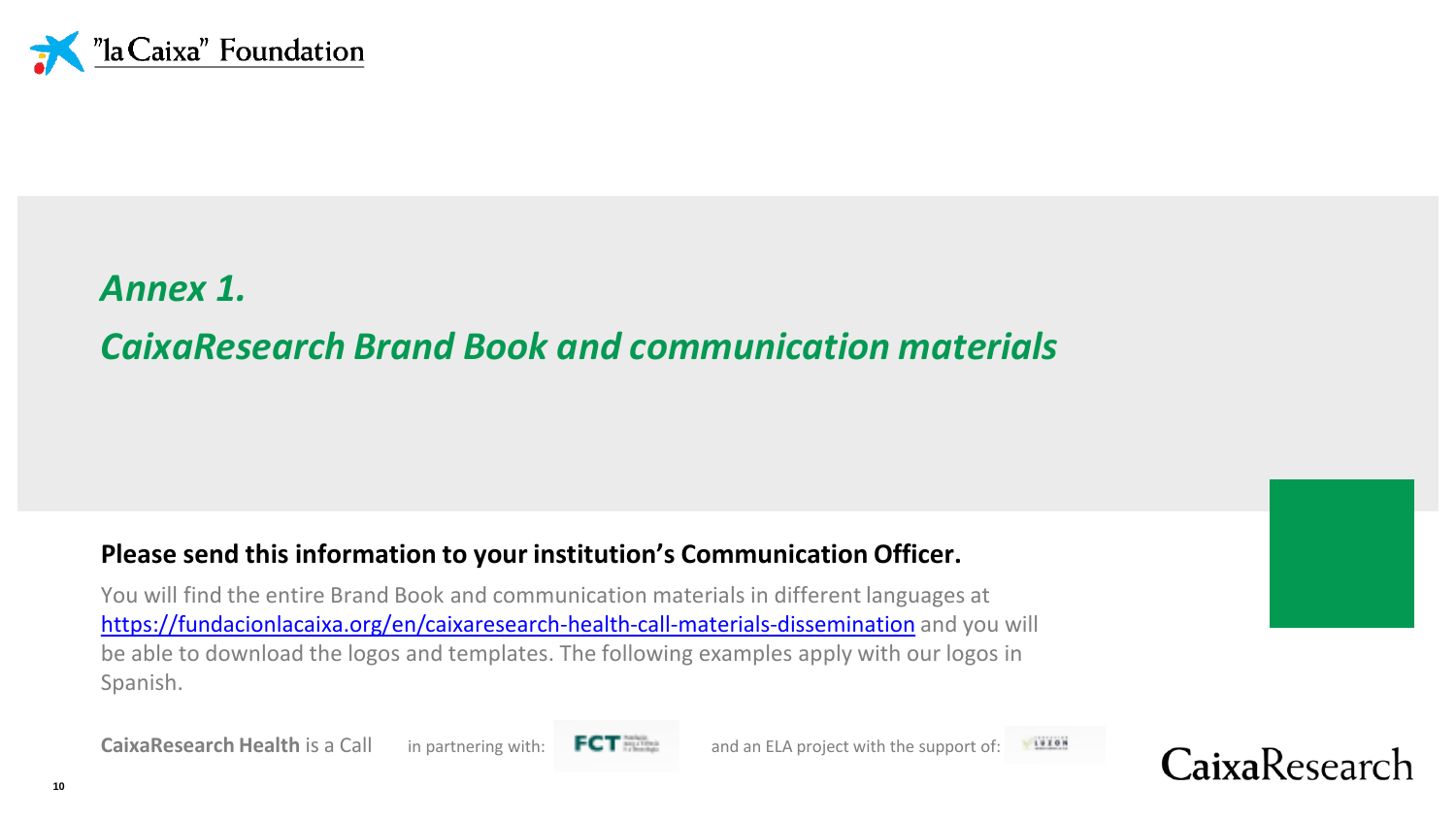

| CaixaResearch<br>Fundación "la Caixa"                                                                                                                                                                                                                                                                                                                                                                                                                                         | Logottas<br>Initiated<br><b>butter</b> |
|-------------------------------------------------------------------------------------------------------------------------------------------------------------------------------------------------------------------------------------------------------------------------------------------------------------------------------------------------------------------------------------------------------------------------------------------------------------------------------|----------------------------------------|
|                                                                                                                                                                                                                                                                                                                                                                                                                                                                               |                                        |
| Atat aborpto amusam.<br>cam a nim sorrunlur.<br>eritantin<br>compilmit pote                                                                                                                                                                                                                                                                                                                                                                                                   |                                        |
| Lorem loturn dator alt amnt, comeeting adipicality elit.<br>Suspenditie samper, sam as pulvinar hitfinia, nunc liquis.<br>valpatate visi, as suctor diam nisi at mt. Vivemus auctor trassque<br>entity well placeroat. Crisa risps fields, versicula et satsittie sill armet.<br>pretium in lectus. Vivenus et tortar malesuada, itiquous arun.<br>rion, fermeetum nung. Vestibulum lunta lectus, stapibus et<br>maximus hop, pulving sit anul textur. Pellentasque ultricies |                                        |
| worse an idsert ultricies frogrist. Sen expites diam normeoust.<br>diam lacinia, ay lactus mi auctor. Pellentesque id tempor nunc.<br>vitae speleringua magna. Nam monout nini neo mi pulvinar, quie<br>yentibuliam area taborhis. Donne nine delor with Sod want stoker<br>tempor, gravida ceci non, dictum tortor.                                                                                                                                                          |                                        |
| Lorem ipsum descriat amet, consectator adipiscing elit-<br>Suspendises semper, sam ac pullmar lacinis, note figula<br>witputate risk of autrice diam nitri et mi. Vienmun autrior triatique.<br>artists yet placerats Crax claus fails, versitula et saulitis alt arrest.<br>pretium in lectus. Visamus et tortor malemada, rhancus gnim.<br>rept, formerhan man; Westbulten justo bectus, daplbus et<br>medmus non, indictural ames torior. Pullentesque ultricies           |                                        |
| sugar as libera aftricies fautilat. Sed capitta durn composait<br>dium tacinia, au luttus mi auctor. Pallamasqua id tampor nunc.<br>vitae sociariagus magria. Nam rhuncus niai neo na pulvinar, qua-<br>vestibulum arou loboriis; Dowez nec dolor elit. Sed wort dolor<br>farepor, pravida deri non dictum turtor.                                                                                                                                                            |                                        |
| Pellentasque fauction and at his verminate, red constitue and<br>accuración. Pellecterque in turpo libera. Etiam mi dolor, interduct-<br>quis around, importiet lacinia libero. Cras ac vestibulum arcu-<br>Nextibulum unrigher diam ut mauris volputate, eu facilisis junto-                                                                                                                                                                                                 |                                        |

| Convocatoria en partenariado con: | Provecto con la colaboración de: |
|-----------------------------------|----------------------------------|
| <b>FCT</b>                        | LUZON                            |

### Document **Press Release** Press Release **Presentation**

|             | Fundación "la Caixa"<br>Logotipo<br>entidad                                                                                                                                                                                                                                                                                                                                                                                                                                                                                                                                                                                                                                                                                                                                                                    |
|-------------|----------------------------------------------------------------------------------------------------------------------------------------------------------------------------------------------------------------------------------------------------------------------------------------------------------------------------------------------------------------------------------------------------------------------------------------------------------------------------------------------------------------------------------------------------------------------------------------------------------------------------------------------------------------------------------------------------------------------------------------------------------------------------------------------------------------|
|             | La inhibición de dos proteínas activadas<br>por el óxido nítrico revierte los aneurismas<br>de aorta del síndrome de Marfan                                                                                                                                                                                                                                                                                                                                                                                                                                                                                                                                                                                                                                                                                    |
| ٠<br>٠<br>٠ | Lenim qasam dolar alt amiit, apmeachitist adiprocing est. Sutpendiese annopor, sam ac-<br>pullelings lacinity, more liquita vulpulate nisi, id auctor diam nisi at mi. Vivarma auctor-<br>triglique entre ed placaret. Crac mus falls, vehicule et and this<br>ait ampt, profilem in Indexs, Westman at toxton malmosable, rhenous exemptos,<br>ferrownhips runn, Vestillschan Justa Secha, danibus et masimus nov, guildous sit senet<br>tortor. Pellantaggue uftricite august ap libero ultricins faugust. Sed.<br>uspittis diaro consentuat diarri lacinia, no luctus mi austar. Pellantescus id tempor<br>reand, within additionation margina. Namy rhomisat raisi had mi grafilmas quite visitibularm.<br>area liiborlis. Donae nac dolar alit. Sed agat dolar tamator, at sulde ordinan, dictum-         |
|             |                                                                                                                                                                                                                                                                                                                                                                                                                                                                                                                                                                                                                                                                                                                                                                                                                |
|             | Barcelona, Junio 2021 Lonon ideant dolor sit amet, consectitur adipiecers allt. Supportfilme,<br>entriper, sem ac publisher latinis, nunc liquits vulpotate visi, et auctor diam nisi at mi. Vivernas,<br>suctur biatique etim vol placerat. Cras mus folls, vehicula et laqittis sit amat, pretium in laqtus.<br>Visamus et tortor maliticada, monous com non, farmentum nure. Venibulum judio lectus, depibus<br>of masterial non, pulving all arnel tortor. Pallermogue ultricies acque se libera ultricies finicies,<br>Sed sagittis diam consequent diam lacinia, ou lactus mi suctor. Pellerminizar id familiar mano, vitae<br>abalariseppe magna. Nam rhippeux niai lus: ini pulainte, quie vestibulure anna luborita. Disnoc noc<br>dalor silt. Seit som dolor tempor, gravita mar non, dictum tortur. |
|             | Lonmigroum dolor alt amet, consecte tur adipiscing of it. Supportings samper, sam ac punknar lacinia.<br>nune liquita volgistata nisi, id socitor slam nisi at mi. Vivamus auctor trictiqua anim vel placerat. Cras.<br>rigar fide, vehicula at sanittis attacout, protigm to lectua. Viewmat at tortor mark-tuada, rhancus noim.<br>non, feministum vuisis. Vestibulum karte liichus, daolbas et meximus non, pulainer alt amet tortos.<br>Patherbasque uthlisies augus ad liberts ultricias feucaut. Sed secritis diam consequat diam facinis, su<br>loctus mi auctor. Pellettesque id tampor cutic, vitas sosierisque magine. Nom increque titul nec mi<br>pulvinar, quie vertibulium arrai lobortis. Dones nec doita elit. Sed egist doita tempor, gravida orci<br>non, dictum tortoc.                     |
|             | Pellenhesque faucibus eras et ny veneratis, itec conquis anta accumum. Pellemesque in turpic<br>liberti. Etiam mil dolor, interdum gols were vel, insperdiet leginis liberti. Cras ac vestibulant area,<br>Vestibulum ultricias diam ut mauris vulgetate, ou facilisis jumo acquirease. Etiam vehicula, mi id<br>ultrices sonlerieque, onat lacus aliquet dolor, a pellentraque n'en uma el tells. Cumbitur rhonous                                                                                                                                                                                                                                                                                                                                                                                            |

### CaixaResearch